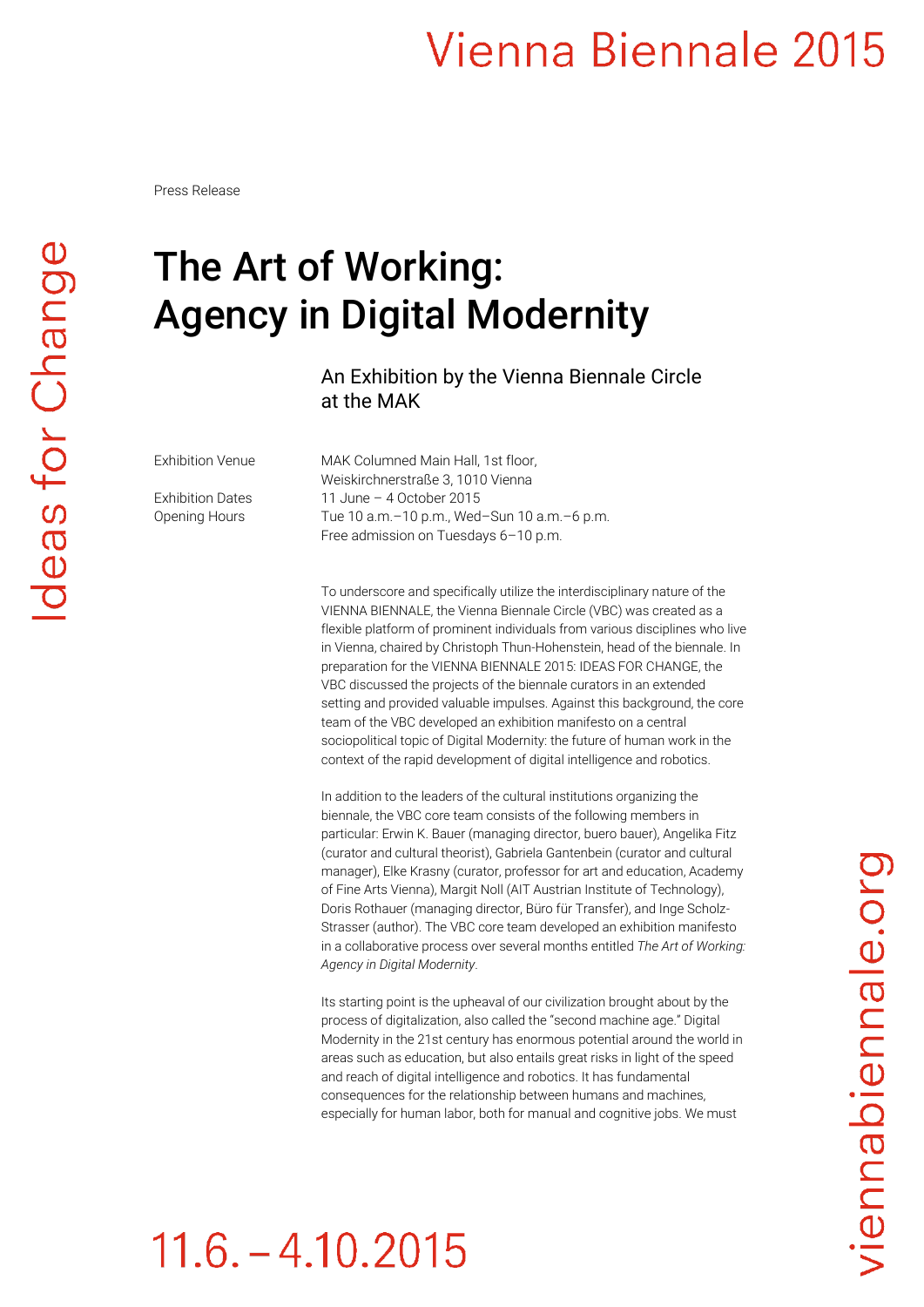### Vienna Biennale 2015

Page 2

assume that in the coming decades a significant part of routine manual and cognitive jobs will be replaced by automation. However, in light of the learning abilities of digital machines, even jobs that are not yet seen as routine will become increasingly vulnerable. Human work will thus become a scarce good and must be advanced through intelligent measures.

The exhibition manifesto jointly developed by the VBC core team was designed by buero bauer and is displayed on the upper level of the MAK Columned Main Hall. It includes twelve theses on the future of work which, through the combination of the icons designed specifically for the manifesto and the explanatory texts on the theses, are fleshed out in an interdisciplinary manner and also made more easily comprehensible. In particular, the exhibition manifesto calls for the following:

- We must not allow work to become a luxury of the elite; instead, we must foster human creativity as a lever for sustainable, new work.
- We must work hard to invent new work and develop the search of new work as a new path for society.
- We need companies that do not make human beings superfluous with increasingly brilliant digital tools, but elevate them in their significance and dignity.
- We must develop a new understanding of creativity as a means for the development of personal potential and the creation of meaning.
- We must view every consumer decision also as a decision for or against the continued existence of human labor.
- We must use new infrastructures and technologies for creative design and production.
- We must not accept craftsmanship as a luxury for the few, and instead must anchor it as a necessary strategy for our entire society.
- We must place creativity and openness to dealing with new technologies, forms of work, and business opportunities at the center of the advancement of education.
- We must share our ideas, our workplace, our tools, and our contacts and build networks instead of rigid structures.
- The question of the value of reproductive work expressed in monetary terms must be socially and politically renegotiated.
- We must use the creative potential of the city even more effectively for our work.
- Architecture, design, and art must play a key role for the future of the workplace and not only operate on a functional level, but also establish identity and foster political engagement.

# $11.6 - 4.10.2015$